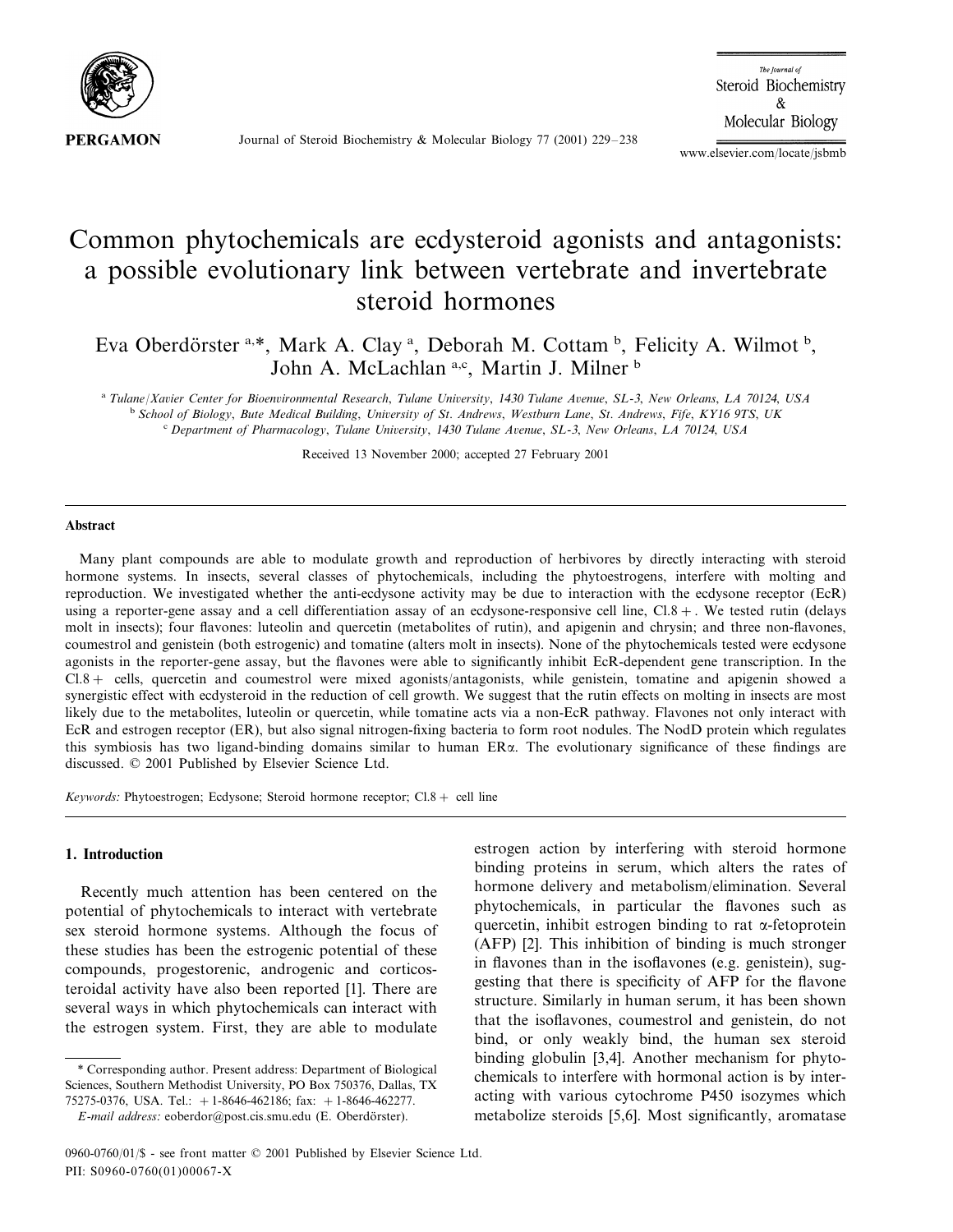(CYP19), which converts testosterone to  $17\beta$ -estradiol, is inhibited by many phytochemicals, including chrysin, quercetin, and apigenin. Phytochemicals can act directly as either estrogens or anti-estrogens by interacting with the estrogen receptor (ER) isoforms [4,7]. There is evidence that the steroid hormones themselves, in a variety of animals, act through non-genomic pathways in addition to the more traditionally accepted mode of action via receptor-mediated control of gene transcription [8]. A model has been proposed which not only suggests an additional pathway but also that the non-genomic pathway may exercise some control over the genomic component of the hormonal effect [9]. Finally, many phytochemicals have effects on signal transduction pathways which may be independent of hormone mimicking activity but have synergistic effects with true hormone action [10,11].

It has been hypothesized that plants produce these flavones and isoflavones to deter mammalian herbivores [12]. At least one phytochemical, coumestrol, is capable of histopathological changes in the ewe uterus [13]. Clover disease in sheep has been well studied, and the infertility problems have been linked to high levels of phytoestrogens in the subterranean clover feed [12].

Evolutionarily, insects arose prior to vertebrates, and the first herbivores were arthropods. Insects are capable of the destruction of vast areas of crops and other vegetation, and over time plants have produced a wide array of feeding-deterrent compounds against insects, including high levels of ecdysteroids which cause abnormal molting or decreased fertility and fecundity [14,15]. In arthropods, molting hormone (ecdysone) is the steroid hormone which controls not only molting, but also development. Ecdysone is metabolized by specific cytochrome P450 isozymes to the active form, 20-hydroxy ecdysone (20 HE). 20 HE is then transported through the hemolymph to the target cells, where it binds to the ecdysone receptor (EcR) to cause gene transcription. To date, three EcR isoforms have been identified during various developmental stages in insects [16–19]. In addition to EcR, orphan receptors, MHR3, E75A and DHR78, play a role in ecdysteroid actions  $[16,20-23]$ . EcR is in the same gene family as another vertebrate hormone receptor, the thyroid receptor (TR). Like TR, the EcR needs a heterodimeric partner to function maximally. This heterodimeric partner, ultraspiracle (USP), is homologous to the vertebrate Retinoic Acid Receptor (RXR), which makes the EcR/ USP system comparable to the vertebrate TR/RXR [24,25].

Interestingly, steroidal estrogens are not ecdysteroid agonists or antagonists [26], and the lack of a role of vertebrate sex steroid hormones in physiological processes in Arthropods has been reviewed extensively [27,28]. However, some non-steroidal environmental estrogens are ecdysteroid antagonists, including lindane,

bisphenol A, diethylphthalate and *p*,*p*'-DDT [26]. In addition, several classes of phytochemicals are able to antagonize ecdysone activity both in vitro and in ecdysone-responsive cell lines [19,26,29,30]. Plants and insects have co-evolved for a much longer period of time than have plants and mammals, and it is not surprising that there are many more classes of phytochemicals which interfere with the insect steroid hormone system. These include the flavonoids, brassinosteroids and the cucurbitacins, of which the latter two have been shown to interact with the EcR [31,32]. The flavones, which are potent at interacting with mammalian and bacterial receptors, have not been investigated in the ecdysteroid system. We hypothesized that these chemicals also may be interacting with the invertebrate ecdysone receptor (EcR).

This study was done to determine whether several classes of phytochemicals, some of which are known to interact with the vertebrate estrogen receptor, can also act as agonists or antagonists at the EcR (Table 1). Rutin is a flavone-glycoside known to alter molting in insects, causing death [14]. There are several species of bacteria which are found on plants and in insect guts which specifically cleave the sugar molecule from rutin to form the flavones luteolin or quercetin [33,34]. One of these metabolites, luteolin, is a potent anti-estrogen [35] Other flavones, such as apigenin and chrysin, are also potent anti-estrogens [36,37]. Although these chemicals interfere with estrogen binding to its receptor, some flavones also inhibit the P450 enzymes which metabolize steroids to their active forms. Apigenin, chrysin and quercetin inhibit both mammalian and insect cytochrome P450 isozyme expression and activity [6,38–41]. Tomatine is a plant alkaloid which is extremely potent at inhibiting insect herbivory [42], but has not been studied for its ability to interact with steroid hormone receptors. Coumestrol and genistein are in different classes of phytochemicals, the coumestrins and isoflavones, and interact with estrogen receptors [43–45]. These eight diverse phytochemicals, some of which have activity in insects and vertebrates, and some of which affect only one or the other system, were studied in the ecdysone-dependent reporter gene assay using Chinese hamster ovary (CHO) cells and cell proliferation and differentiation assay using  $Cl.8+$ cells.

# **2. Materials and methods**

#### <sup>2</sup>.1. *Reporter gene assay*

CHO cells which stably express the modified *Drosophila* ecdysone receptor VgEcR/RXR, the *PIND*/ *lacZ* plasmid, muristerone A, and zeocin were obtained from InVitrogen, Carlsbad, CA. CHO cells were cul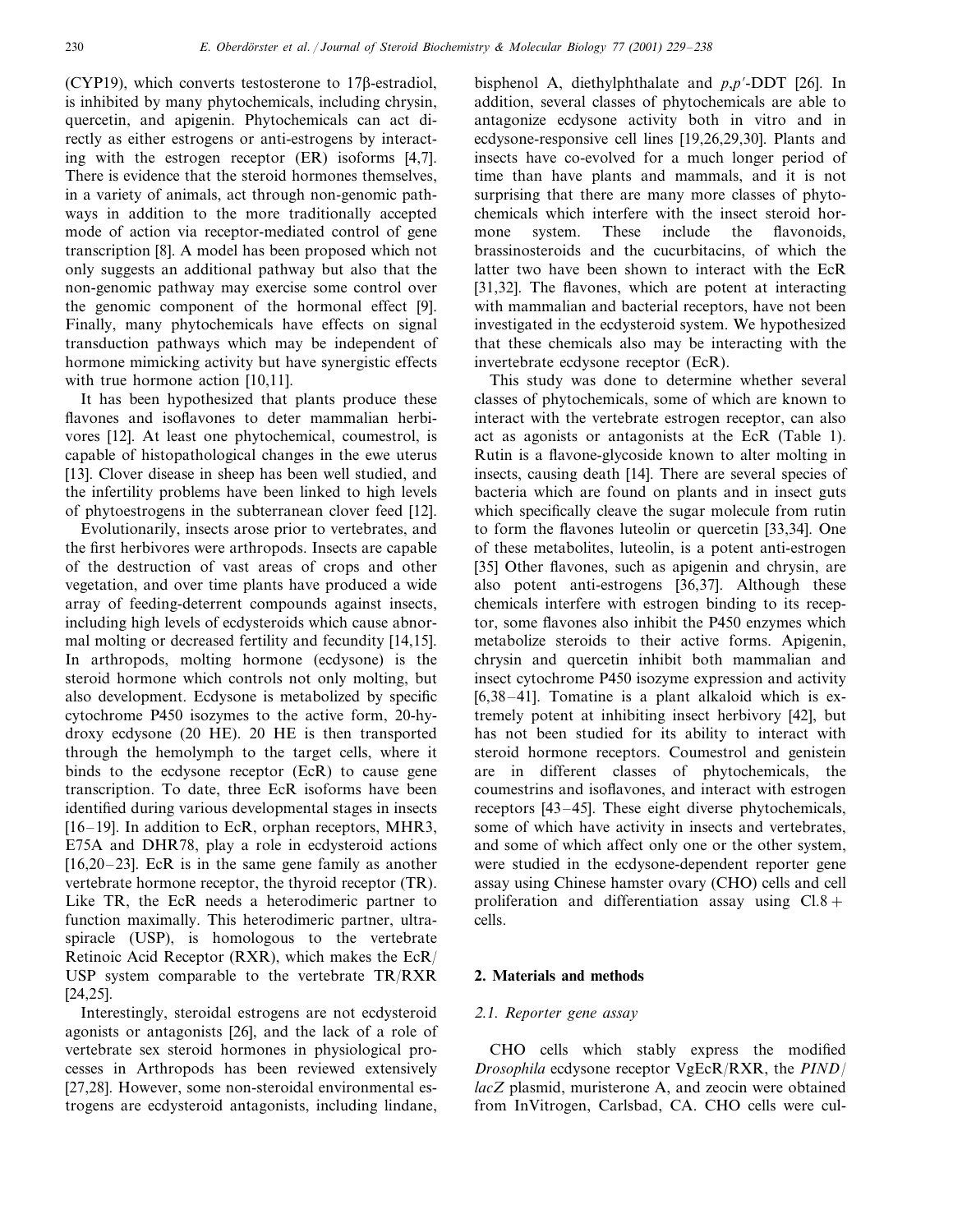tured as described elsewhere [46]. To maximize signal:noise ratios, muristerone A was used in experiments at  $1 \mu M$  concentration, which is the lowest dose level where maximal reporter gene expression is seen (Fig. 1).

Vg EcR/RXR CHO cells were plated in 6-well plates at  $1 \times 10^6$  density, and grown in media with charcoalstripped serum for 36 h prior to experiments. Cells were

transfected for 5 h with *PIND*/*lac z* and *pGL*<sup>3</sup> plasmids in 1 ml serum-free media per well using  $9 \mu l$  lipofectAMINE reagent/well (Gibco BRL, Gaithersburg, MD). *PIND*/*lac z* (InVitrogen) contains modified ecdysone/glucocorticoid response elements linked to the --galactosidase reporter gene and was transfected at 0.5 g/ml, while *pGL*-<sup>3</sup> promoter plasmid (Promega,

Table 1 Phytochemicals used in this study

| Structure                                                                                             | Name / Class                        | Activity                                                       |
|-------------------------------------------------------------------------------------------------------|-------------------------------------|----------------------------------------------------------------|
| OH<br>HO<br>ЭH                                                                                        | Rutin/Flavone-glycoside             | inhibits caterpillar molt                                      |
| O--rutinose<br>oн ö<br>ЮH<br>HO<br>ЯH<br>ЮH                                                           | Quercetin/Flavone                   | phytoestrogen<br>Inhibits caterpillar molt<br>Rutin metabolite |
| ÓH<br>Ö<br>OH<br>HO<br>HC                                                                             | Luteolin/Flavone                    | phytoestrogen<br>Rutin metabolite                              |
| ÒH<br>OH<br>HO                                                                                        | Apigenin/Flavone                    | phytoestrogen                                                  |
| ÒH<br>HO                                                                                              | Chrysin/Flavone                     | phytoestrogen                                                  |
| ÒH<br>HO<br>ОH                                                                                        | Genistein/Isoflavone                | phytoestrogen<br>Clinical usage                                |
| HO<br>OH                                                                                              | Coumestrol/Coumestrin               | phytoestrogen                                                  |
| $H_0$ 2HC<br>HOH <sub>2</sub> C<br>HO<br>ÒН<br>нó<br>HO-<br>ი<br>HO2 <sub>H</sub> C<br>òн<br>HÓ<br>HO | Tomatine/Alkaloid<br>O---tomatidine | inhibits caterpillar molt                                      |
| HO<br>ÒH                                                                                              |                                     |                                                                |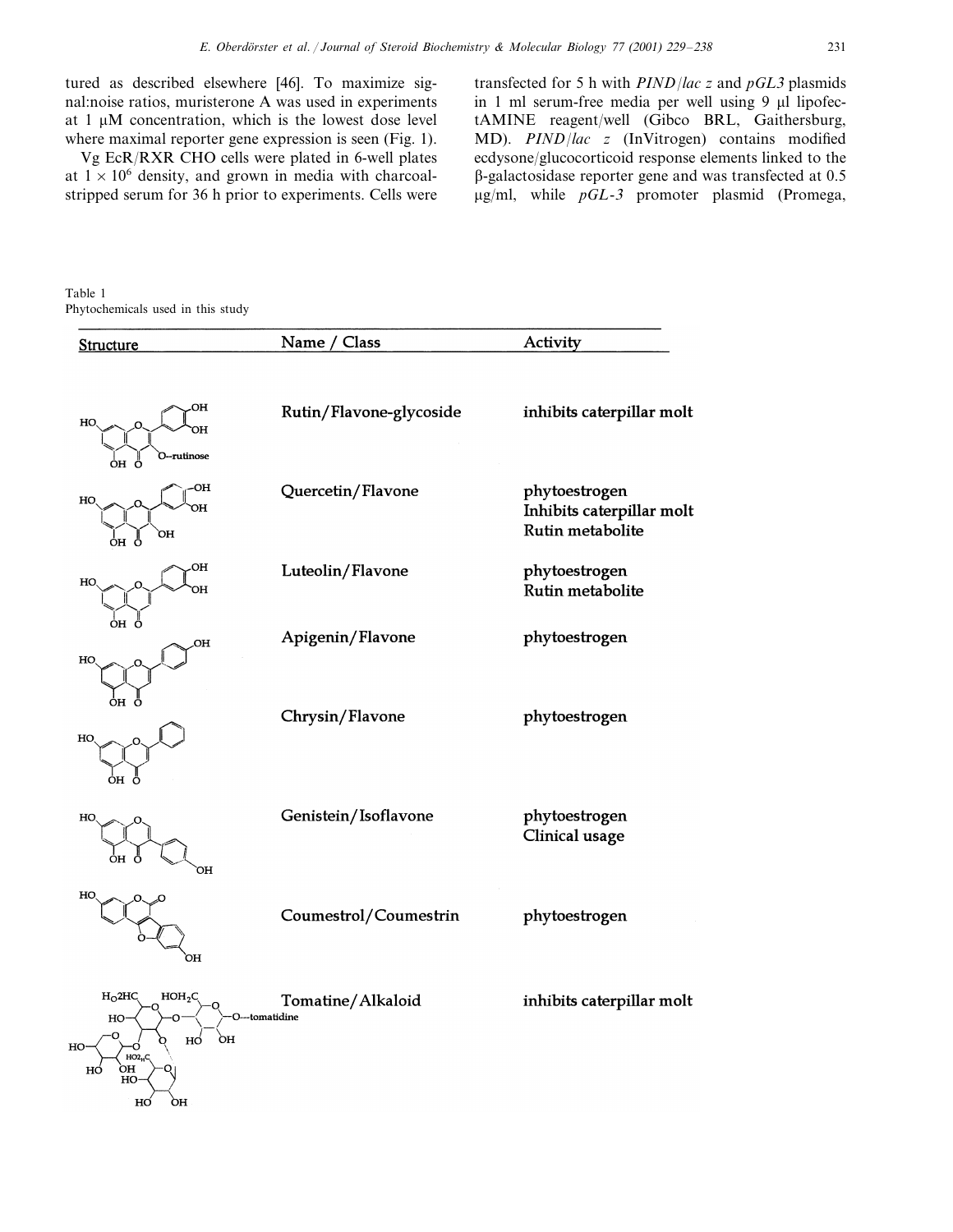

Fig. 1. Dose–response curves of muristerone A and ecdysone in the reporter gene assay (A) and  $Cl.8 +$  cell assay (B). Muristerone A is a more effective ecdysteroid in the reporter gene assay, whereas 20 HE is best in the  $Cl.8 +$  cells. Bars are S.E.M.

Madison, WI) was used at 0.1  $\mu$ g/ml as a transfection efficiency marker with luciferase as the reporter gene.

#### <sup>2</sup>.2. *Phytochemicals*

Phytochemicals were obtained from Indofine, Somerville, NJ. CHO cells were washed once with charcoal-stripped serum media and dosed in triplicate either with or without  $1 \mu M$  muristerone A. Chemicals were dissolved in DMSO, and controls as well as dosed cells received the same amount of total DMSO (1% of media for reporter gene assay,  $0.1\%$  for  $Cl.8 +$  cell culture assay). For the reporter gene assay, the phytochemicals were each dosed at 1, 10 and 25  $\mu$ M, except tomatine which was extremely cytotoxic and was, therefore, dosed at 10 and 100 nM and 1  $\mu$ M. After a 16 h incubation period, cells were checked to ensure normal growth, and  $\beta$ -galactosidase and luciferase were measured with Dual-Light System kit, TROPIX, Bedford, MA. Protein was measured using the BCA kit from Sigma, St. Louis, MO.

#### <sup>2</sup>.3. *Differentiation of Cl*.8<sup>+</sup> *cells*

 $Cl.8 +$  cells were cultured as per Cullen and Milner [47].  $Cl.8 +$  cells are a stable cell line established from *Drosophila melanogaster* imaginal wing discs. These cells respond to ecdysteroid by differentiating and halting proliferation [48]. This response can be used to study the effects of xenobiotics on the endogenous EcR/USP, as opposed to the VgEcR/RXR of the CHO cell assay.  $Cl.8 +$  cells were plated in 5 cm tissue culture dishes at a density of  $3 \times 10^6$  cells/dish  $(4 \times 10^5$ cells per ml). Cells were dosed in 5 ml media with 20-hydroxy ecdysone (20 HE) between 5–17 nM, or phytochemicals  $(1, 5, 10 \text{ or } 25 \mu\text{M})$  alone or in combination with 20 HE. The toxicity of the various phytochemicals proved different in  $Cl.8 +$  cells than in CHO cells; the maximum dose of rutin, tomatine, coumestrol and apigenin was  $25 \mu M$ , for luteolin, quercetin, chrysin, and genistein the maximum dose was 10  $\mu$ M, though this was still toxic in the case of luteolin. The 20 HE concentration was adjusted to suit the stock cells being used, as the aim was to use two concentrations of 20 HE showing at the lower dose some morphological and (usually statistically non-significant) growth effects, and at the higher dose marked morphological change and a statistically significant reduction in cell growth. Prior to harvesting, cells were inspected for signs of cytotoxicity and photographs were taken to record changes in morphology associated with the differentiation effect. Cells were harvested after 4 days by pipetting with a magnesium- and calcium-free saline  $(D=$ wash, centrifuged at 250 rpm for 5 min, and resuspended in 1 ml  $D^=$ , and counted using a hemocytometer.

# <sup>2</sup>.4. *Statistical analysis*

For reporter gene assays, cells were dosed in triplicate for each assay, averaged, and normalized to controls where 1  $\mu$ M muristerone A  $\equiv$  100%. For the  $Cl.8 +$  cells, cells were dosed in triplicate for each assay, averaged, and normalized to controls where  $Cl.8+$  cells receiving only 0.1% DMSO (solvent control) were set at 100% growth. Each assay was repeated three times, and the average from each assay was used as one data point. Data was analyzed using ANOVA (SYSTAT for IBM) and if significant  $(P < 0.05)$ , followed by a post-hoc Tukey test to determine which doses were different from control.

# **3. Results**

Dose–response curves of both the reporter gene assay and  $Cl.8 +$  cell proliferation assay were as expected (Fig. 1). Increasing levels of ecdysteroid caused an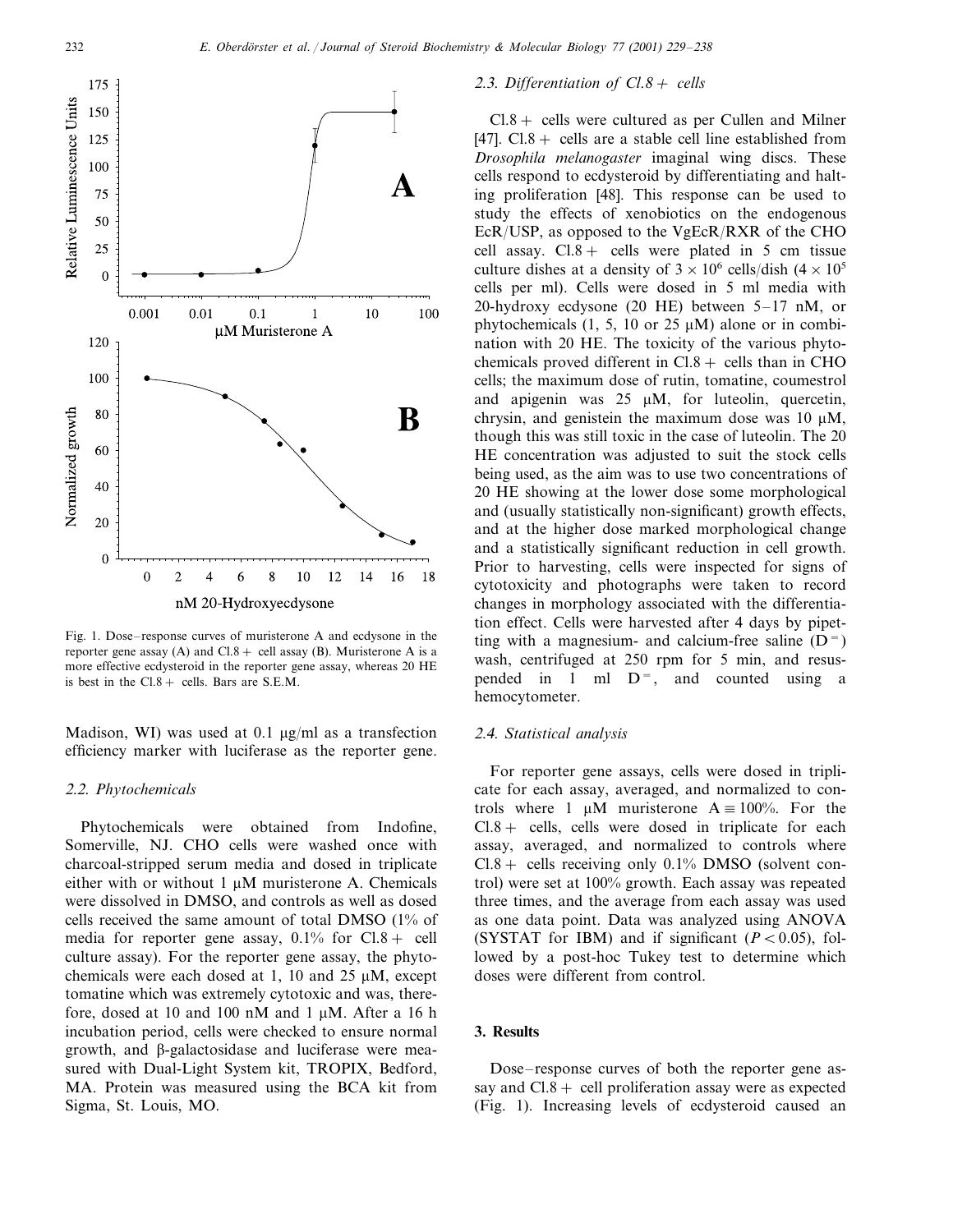

Fig. 2. Anti-ecdysone activity by phytochemicals in reporter gene assay. The flavones, luteolin, quercetin, apigenin and chrysin, were the only phytochemicals to significantly inhibit ecdysone-dependent gene transcription. Tomatine was tested at 10 and 100 nM and 1  $\mu$ M ( $\neq$ ), all other phytochemicals were tested at 1, 10 and 25  $\mu$ M. Each bar represents the mean of three experiments, done in triplicate.  $\blacksquare$ , Muristerone A only;  $\Box$ , 1  $\mu$ M phytochemical (or 10 nM tomatine) + muristerone A;  $\mathbb{Z}$ , 10  $\mu$ M phytochemical (or 100 nM tomatine) + muristerone A;  $\mathbb{Z}$ , 25  $\mu$ M phytochemical (or 1  $\mu$ M tomatine) + muristerone A. Error bars are S.E.M.  $*P < 0.05$ ;  $**P < 0.01$ ;  $**P < 0.001$ .

increase in reporter gene transcription in transfected CHO cells, and a decrease in cell counts in  $Cl.8 +$  cells.

# 3.1. *Reporter gene assay*

None of the eight phytochemicals tested were able to activate the EcR-dependent reporter-gene expression when given alone, in other words they were not ecdysone agonists in this assay (data not shown). However, when given in conjunction with muristerone A, several phytochemicals were able to act antagonistically and significantly decrease EcR-dependent reporter gene activation (Fig. 2). Rutin, the flavone-glycoside, which disrupts molting in caterpillars, had no effect. The rutin metabolites, luteolin, quercetin, apigenin and chrysin, were each able to significantly inhibit reporter-gene expression at doses as low as  $10 \mu M$ . The potent anti-estrogens, coumestrol and genistein, had no effect on reporter gene expression. Tomatine (an alkaloid) was extremely cytotoxic and was, therefore, tested at lower concentrations, where it did not affect reportergene expression.

# 3.2. *Differentiation of Cl*.8<sup>+</sup> *cells*

In  $Cl.8 +$  cells, morphological changes observed due to ecdysteroid response included tightening of aggregates and appearance of cells with cuticle casing in the aggregates; more cells with pronounced processes; and a more rounded appearance to remaining cells which seemed larger. For cytotoxicity, morphological changes included cell debris due to cell death and cell lysis and the detachment of cells from the substrate. These morphological changes have been documented before [49] and can be viewed on the Internet at http:// www.sbms.st-and.ac.uk/sites/flycell/

Several of the phytoestrogens caused reduced cell proliferation or proved toxic, with only rutin, tomatine, coumestrol and apigenin tested at the maximum doses of up to  $25 \mu M$ . Luteolin proved especially toxic. Cells treated with test compounds alone did not show any of the morphological changes associated with 20 HE, with the single exception of apigenin (Table 2).

Both rutin and luteolin showed slight but inconclusive evidence of interaction with 20 HE; these results were not sufficient to claim agonistic or antagonistic effects on  $Cl.8 +$  cells, reflecting the results from the reporter gene assay. In each case one assay showed evidence of interaction; also in the case of rutin in the combined overall percentages.

Table 2

Summary of ecdysteroid effects in either reporter-gene assays or cell differentiation assays

| Phytochemical | Reporter gene<br>assay       | Cell differentiation assay                  |
|---------------|------------------------------|---------------------------------------------|
| <b>Rutin</b>  | No effect                    | No effect                                   |
| Luteolin      | Antagonist                   | No effect, highly toxic                     |
| Ouercetin     | Antagonist                   | Mixed agonist/antagonist,<br>slightly toxic |
| Apigenin      | Antagonist                   | Synergistic effect                          |
| Chrysin       | Antagonist                   | No effect, slightly toxic                   |
| Genistein     | No effect                    | Synergistic effect, slightly<br>toxic       |
| Coumestrol    | No effect                    | Mixed agonist/antagonist                    |
| Tomatine      | No effect,<br>slightly toxic | Synergistic effect                          |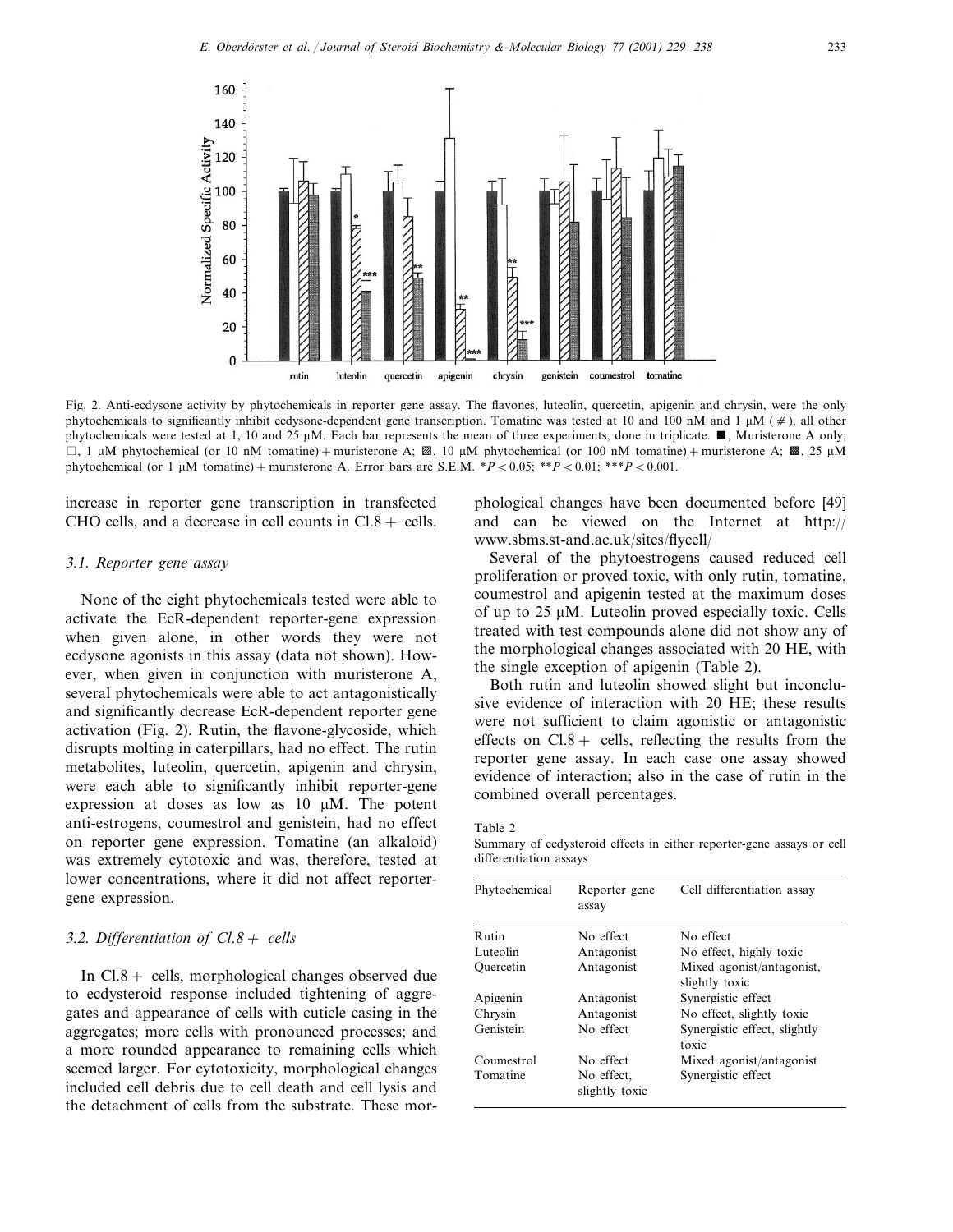

Fig. 3. Activity of several phytoestrogens in the  $C18 + \text{cell}$  proliferation assay. Both quercetin and coumestrol decrease cell proliferation when given alone, but not when given in conjunction with either low or high 20 HE doses, indicating mixed agonist/antagonist activity. Apigenin, tomatine and genistein showed a combined effect with 20 HE to decrease cell proliferation. Each bar represents the mean of three experiments, done in triplicate.  $\blacksquare$ , 0.1% DMSO only;  $\Box$ , low dose phytochemical;  $\mathbb Z$ , medium dose phytochemical;  $\mathbb Z$ , high dose phytochemical. Error bars are S.D. \**P*-0.05; \*\**P*-0.01; \*\*\**P*-0.001.

Quercetin caused some decrease in cell proliferation at  $5-10 \mu M$ . The three assays showed variable results. In one case the presence of quercetin seemed to boost the effect of 20 HE on cell numbers at both 20 HE dose levels, in a second experiment to counteract the effect, in a third the interaction counteracted the lower 20 HE dose level but boosted the higher 20 HE dose level. Overall, quercetin appears to have a mixed antagonist/ agonistic effect on the ecdysteroid response. Combining the results, cell counts were reduced in quercetin only treatments (Fig. 3), but this reduction in cell count was not seen when quercetin was given in combination with either low or high 20 HE. What should have been additive effects—decrease due to ecdysteroid and quercetin beyond that of either compound alone—were not seen at 5 or 10  $\mu$ M co-exposures.

It has not yet been established whether  $Cl.8 +$  cells, or the culture conditions, cause the conversion of rutin into its metabolites luteolin and quercetin; if so, these may be responsible for some of the effects seen in the rutin assays.

The phytoestrogen coumestrol showed similar results to quercetin, with a mixed agonist/antagonist effect at 25 µM.

In contrast to the CHO reporter gene assay, tomatine showed no particular evidence of toxicity up to the maximum dose of 25  $\mu$ M in Cl.8 + cells. Both tomatine and genistein showed clear evidence of a combined effect with 20 HE in reducing cell proliferation more than was the case for either compound alone (Fig. 3).

Both chrysin (tested to the slightly toxic level of 10  $\mu$ M) and coumestrol (tested to 25  $\mu$ M) showed some evidence of a synergistic effect with 20 HE in one assay but no effect overall (data not shown).

Apigenin also showed clear, statistically significant, evidence of synergistic action with 20 HE in the reduction of cell proliferation (Fig. 3). In addition, observations of cell morphology prior to harvest showed a more marked expression of 20 HE's effects, of inducing cells to produce long processes and to form very tight aggregates, in those cultures also treated with a high dose of apigenin.

# **4. Discussion**

It is not unusual for phytochemicals to have mixed agonist/antagonist activities on steroid hormone systems. Mixed agonists/antagonists have been reported for phytochemicals interacting with other steroid hormone receptors via several different mechanisms [50– 54]. Resveratol, found in grapes, is a partial estrogen receptor (ER) agonist. In MCF-7 cell culture, resveratol is found to be an agonist at doses below  $1 \mu M$ , and an antagonist at doses higher than  $1 \mu M$  [50]. One mechanism which has been proposed for the mixed estrogen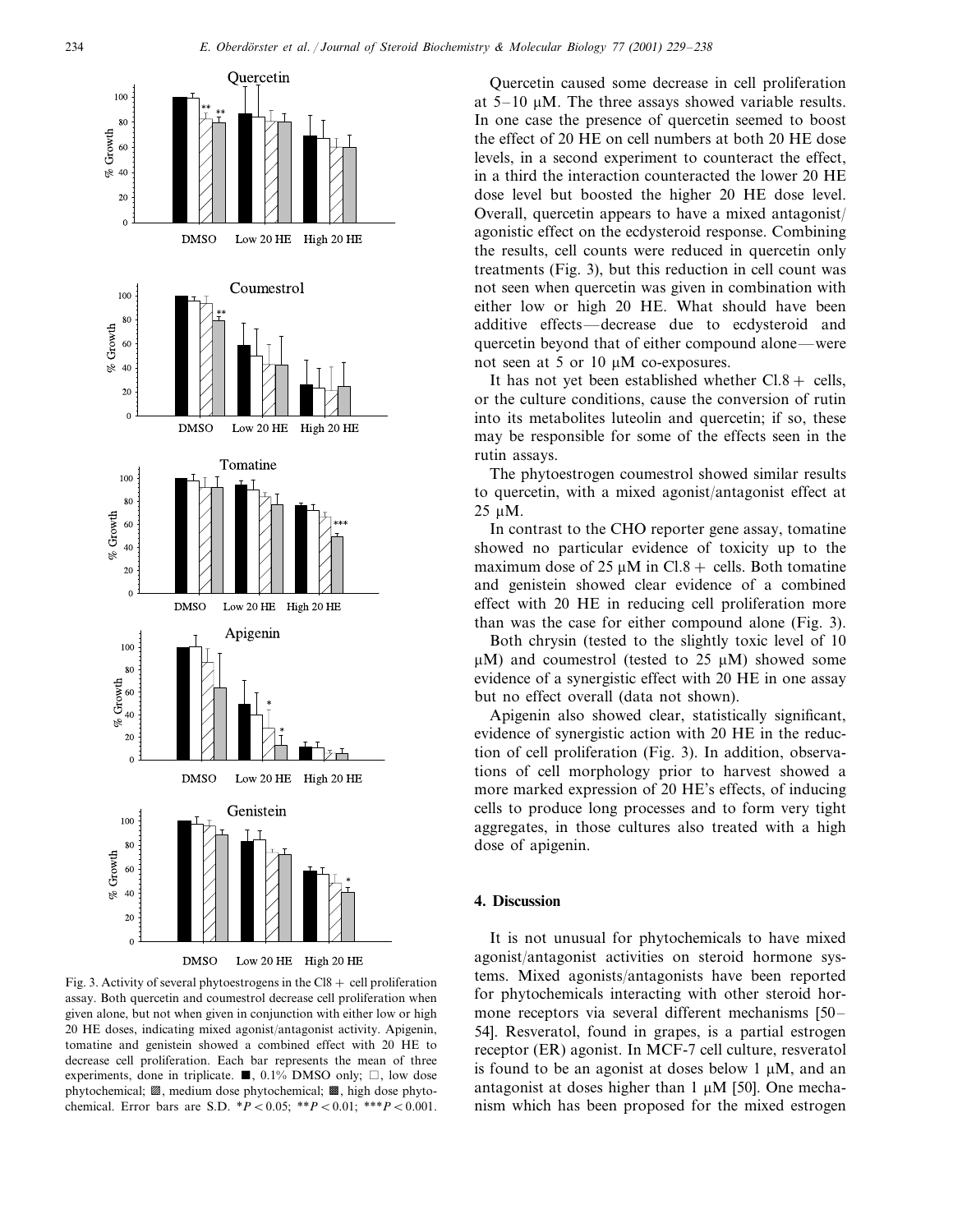agonist/antagonist phenomenon is the up- or downregulation of ER or progesterone receptor (PR). Genistein is such an example, where it is an agonist at low doses (below 5  $\mu$ M) and an antagonist at high doses (greater than 5  $\mu$ M) [53]. Genistein downregulates the ER, but upregulates the PR [53]. Cross-talk between the two receptors may have led to the mixed estrogen agonist/antagonist activity of genistein [53,55]. Differences in steroid receptor isoforms can lead to either agonist or antagonist activity. For example, the methoxychlor metabolite HPTE is an agonist of the ER $\alpha$ , but an antagonist of the ER $\beta$ , making it a mixed estrogen agonist/antagonist [51]. Similarly in our study, coumestrol had no effect on ecdysteroid-dependent reporter-gene activity but was an agonist/antagonist in cell culture. It is possible that coumestrol may have acted via a non-EcR receptor pathway in cell culture, including cross-talk with USP or other receptors; or by differentially interacting with EcR isoforms. In the reporter gene assay, the EcR A isoform was used while the  $Cl.8+$  cells are most likely capable of displaying several EcR isoforms.

Of the phytochemicals tested, only the flavones inhibited EcR-dependent gene-expression. Rutin, which is potent at inhibiting molt in insect caterpillars, had no effect, but it's metabolites, luteolin and quercetin, were both potent anti-ecdysones at the EcR. This is extremely interesting since many studies with rutin fed caterpillars have shown a profound effect on both molting and growth. Caterpillars spend more time in each instar stage, and molt is initiated late [56]. Caterpillars are also not able to fully molt the head-capsule, leading to death. This scenario is possible if there is an anti-ecdysone present which can decrease the effect of molting hormone and halt the molting process before it is completed. Some plants have as much as 8% rutin in their leaves [33]. *Pseudomonas* bacteria, which are widely distributed not only on plants but also in insect guts, specifically cleave the sugar molecule from rutin to form luteolin or quercetin [33]. From these data, it is highly likely that the active molt-inhibiting agent is not the parent compound rutin, but rather one of the metabolites. Since quercetin was found to interact with both the reporter-gene assay and cell differentiation assay, this is a likely candidate for the active metabolite which leads to the molting effects in caterpillars.

Of the remaining flavones tested, no effects were seen from chrysin, but apigenin showed some intriguing effects on the 20 HE-induced changes in the morphology of  $Cl.8+$  cells, in addition to boosting the effect on cell proliferation.

Baker [1] raised the question of whether there is a connection between the action of flavones in lower animals and vertebrates. Two examples of parallel systems may provide clues to this connection. The first example is the similarity between NodD protein and

ER. In plants, flavones are key signals to cause nodulation of the rhizobia (nitrogen-fixing bacteria) [57,58]. Low concentrations of quercetin and luteolin induce the rhizobia to form nodules. This very early evolutionary system is mediated by the bacterial regulatory protein, NodD, which binds the flavones and causes gene transcription. The two ligand-binding domains of NodD are highly conserved, and show 45 and 36% homology to the human  $ER\alpha$  [59]. Gyorgypal and Kondorosi [59] argue that the NodD and ER may have evolved from a common ancestor protein because of several similarities, including ligand binding of flavones, analogous signal transduction mechanisms, and homologous polypeptide modules in the ligand-binding domain. Evolutionarily, insects and EcR occurred much earlier than vertebrates and ER [60]. The interaction of quercetin and coumestrol with the EcR and ER could help delineate the evolutionary relationship between NodD proteins and steroid hormone receptors.

Another system in which there are plant/mammalian parallels involves metabolizing enzymes. Flavones also serve as precursors for flower pigments, the anthocyanins [61]. According to Baker et al. [62], the plant enzymes which convert flavonoids to anthocyanins (dihydroflavonol 4-reductases) may share a common ancestor with vertebrate  $3\beta$ -hydroxysteroid dehydrogenase, which converts pregnenolone to progesterone. These two examples show that plant signaling pathways, used either as chemical or visual signals, may be ancestral to steroid hormone signaling pathways. The phytochemical could be a potential tool for identifying the evolution of the steroid molecule.

The question of whether the flavone interaction with these diverse systems is convergent evolution or divergent evolution is difficult to answer. Baker [1] argued convincingly that estrogen binding to proteins has evolved at least three different times: with ER, rat -fetoprotein, and sex steroid binding globulin. Interestingly, these three proteins also preferentially bind flavones over other phytochemicals. On the other hand, the steroid, thyroid and retinoic acid receptors are descended from a common ancestor, but have very different ligand structures [60]. The flavones again overlap in their ability to interact with these different classes.

Another phytochemical that has been reported to affect caterpillar molting, the alkaloid tomatine, has no anti-ecdysone activity in the reporter-gene system. Although tomatine is extremely cytotoxic in this system, it may have a different mechanism of action that is not mediated by EcR. The results from the  $Cl.8+$  differentiation assay would seem to support this view, as tomatine clearly boosted the effects of 20 HE at the highest dose levels. Similar results were seen for the well-known phytoestrogen genistein, an isoflavone.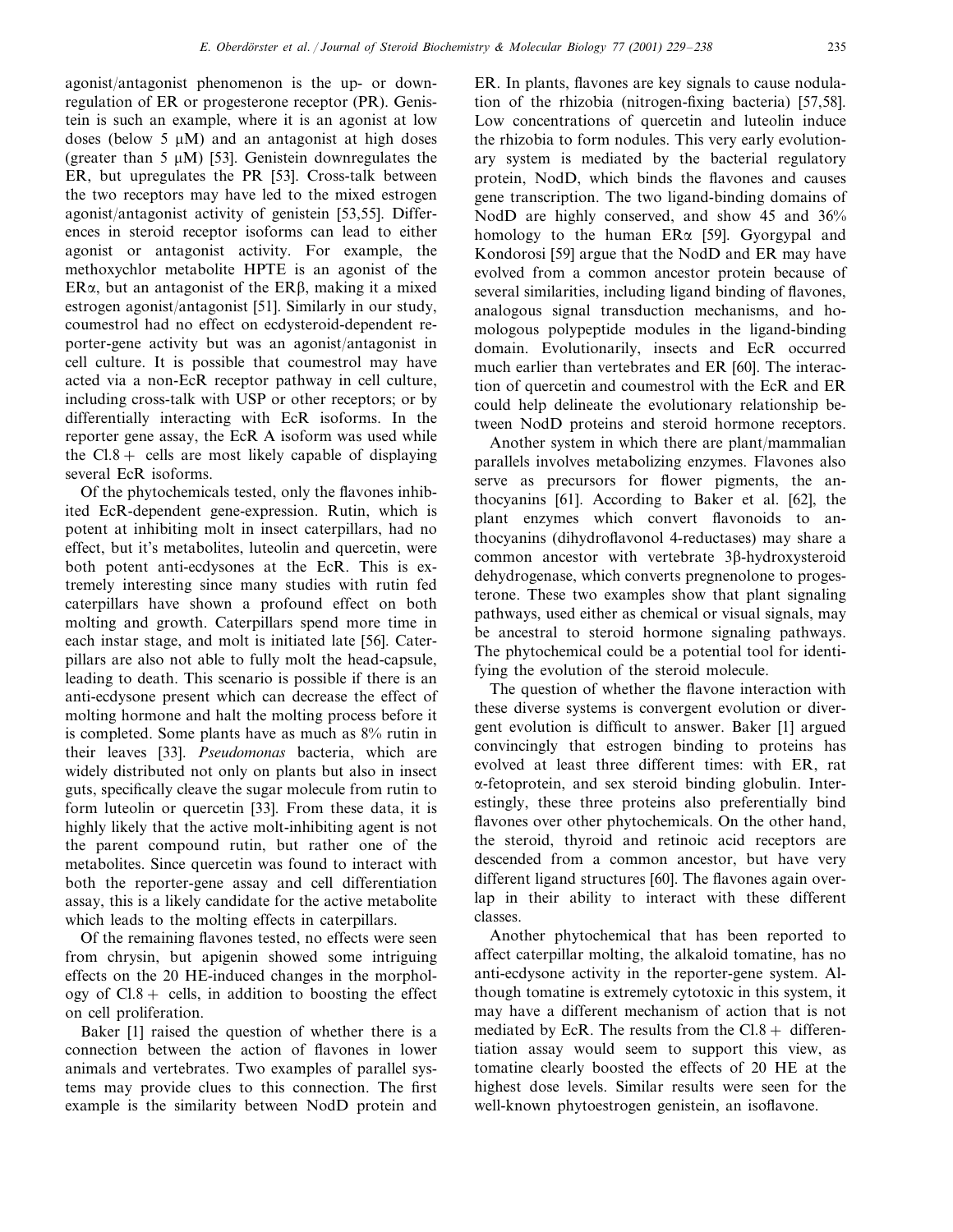As previously mentioned, non-genomic pathways of steroid hormone action have been reported [8,9]. Although the aim of this study was to investigate the effects at the ecdysteroid receptor of a number of potential agonists or antagonists, the non-genomic effects should be borne in mind when interpreting the results.

Non-genomic effects of ecdysteroids on adenylylcyclase activity [63] and on protein phosphorylation [64] have been reported. Brassinosteroids, structurally related to ecdysteroid and known to interact with the EcR [32], may act through a receptor kinase in plants, leading to the speculation that animal steroids may also have a signal transduction chain involving receptor kinases [65]. Several of the phytochemicals we tested have well-documented effects as inhibitors of various protein kinases, including receptors [66–68], and as inhibitors of various stages of inositol phosphate and MAPK pathways [66,69,70]. Thus these phytochemicals may have effects on key elements of pathways needed for cell proliferation, boosting 20 HE's effects. This leaves aside the speculation that the non-genomic effects may directly modulate classical steroid effects [9] which may also be a factor.

The multiple effects of various phytochemicals with the capacity to influence estrogenic action have been the basis of many studies, but the parallel effects in invertebrate steroid hormone systems have been relatively under-researched. The various and intriguing results presented in this report indicate several areas which should be pursued in signal transduction and the mixed genomic/non-genomic actions of ecdysteroids.

In conclusion, the four flavones (luteolin, quercetin, apigenin and chrysin) are able to inhibit ecdysone-mediated gene transcription, while genistein, coumestrol and tomatine have no effect. Quercetin and coumestrol are mixed agonists/antagonists in the  $Cl.8 +$  cells, while apigenin, genistein and tomatine show an effect in combination with 20 HE only on reduction of cell proliferation. It is likely that the metabolites of rutin are the active forms which elicit the inhibitory effect on molting. Most interestingly, the flavones are able to modulate not only invertebrate ecdysone, but also the vertebrate estrogen system, bacterial nodule formation, and serve as precursors for visual signals between plants and insects. Further studies on ligand-binding similarities between EcR and ER, especially with respect to overlap in responses to flavones, would be useful to explore the evolutionary relationships of steroid molecules.

#### **Acknowledgements**

This research was funded in part by a grant from the US Department of Agriculture to JAM. Drs Peter Vonier and Bridgette Collins-Burow contributed significantly by discussing results and offering insights on ER/phytochemical interactions. Work at St. Andrews was supported by a grant from the Wellcome Trust. FAW was in receipt of a Nuffield Foundation Undergraduate Research Bursary.

#### **References**

- [1] M.E. Baker, Evolution of regulation of steroid-mediated intercellular communication in vertebrates: insights from flavonoids, signals that mediate plant–rhizobia symbiosis, J. Steroid Biochem. Mol. Biol. 41 (3-8) (1992) 301–308.
- [2] M.E. Baker, K.L. Medlock, D.M. Sheehan, Flavonoids inhibit estrogen binding to rat alpha-fetoprotein, Proc. Soc. Exp. Biol. Med. 217 (3) (1998) 317–321.
- [3] M.E. Martin, M. Haorigui, C. Pelissero, C. Benassayag, E.A. Nunez, Interactions between phytoestrogens and human sex steroid binding protein, Life Sci. 58 (5) (1996) 429–436.
- [4] P.M. Martin, K.B. Horwitz, D.S. Ryan, W.L. McGuire, Phytoestrogen interaction with estrogen receptors in human breast cancer cells, Endocrinology 103 (5) (1978) 1860–1867.
- [5] C. Pelissero, M.J.H. Lenczowski, D. Chinzi, B. Davail-Cuisset, J.P. Sumpter, A. Foster, Effects of flavonoids on aromatase activity, an in vitro study, J. Steroid Biochem. Mol. Biol. 57 (3-4) (1996) 215–223.
- [6] J.Y. Moon, D.W. Lee, K.Y. Park, Inhibition of 7-ethoxycoumarin *O*-deethylase activity in rat liver microsomes by naturally occurring flavonoids: structure–activity relationships, Xenobiotica 28 (2) (1998) 117–126.
- [7] T.T.Y. Wang, N. Sathyamoorthy, J.M. Phang, Molecular effects of genistein on estrogen receptor mediated pathways, Carcinogenesis 17 (1996) 271–275.
- [8] K.H. Tomaschko, Non-genomic effects of ecdysteroids, Arch. Insect Biochem. Physiol. 41 (1999) 89–98.
- [9] M. Wehling, Specific, non-genomic actions of steroid hormones, Ann. Rev. Physiol. 59 (1997) 365–393.
- [10] F. Shen, G. Weber, Synergistic action of quercetin and genistein in human ovarian carcinoma cells, Oncol. Res. 9 (11-12) (1997) 597–602.
- [11] S. Makela, R. Santti, L. Salo, J.A. McLachlan, Phytoestrogens are partial estrogen agonists in adult male mouse, Environ. Health Perspect. 103 (Suppl. 7) (1995) 123–127.
- [12] C.L. Hughes Jr, Phytochemical mimicry of reproductive hormones and modulation of herbivore fertility by phytoestrogens, Environ. Health Perspect. 78 (1988) 171–175.
- [13] A. Cantero, J.L. Sancha, J.M. Flores, A. Rodgriguez, T. Gonzales, Histopathological changes in the reproductive organs of Manchengo ewes grazing on lucerne, Zent. Vet.-Reihe A 43 (6) (1996) 325–330.
- [14] N.E. Stamp, Y. Yang, Response of insect herbivores to multiple allelochemicals under different thermal regimes, Ecology 77 (4) (1996) 1088–1102.
- [15] J.H. Adler, R.J. Gebenok, Occurrence, biosynthesis, and putative role of ecdysteroids in plants, Crit. Rev. Biochem. Mol. Biol. 34 (4) (1999) 253–264.
- [16] L.M. Riddiford, K. Hiruma, Q. Lan, B.H. Zhou, Regulation and role of nuclear receptors during larval molting and metamorphosis of lepidoptera, Am. Zool. 39 (4) (1999) 736–746.
- [17] M.J. Palmer, M.A. Harmon, V. Laudet, Characterization of EcR and RXR homologues in the ixodid tick, *Amblyomma americanum* (L.), Am. Zool. 39 (4) (1999) 747–757.
- [18] S.F. Wang, C. Li, J.S. Zhu, K. Miura, R.J. Miksicek, A.S. Raikhel, Differential expression and regulation by 20-hydrox-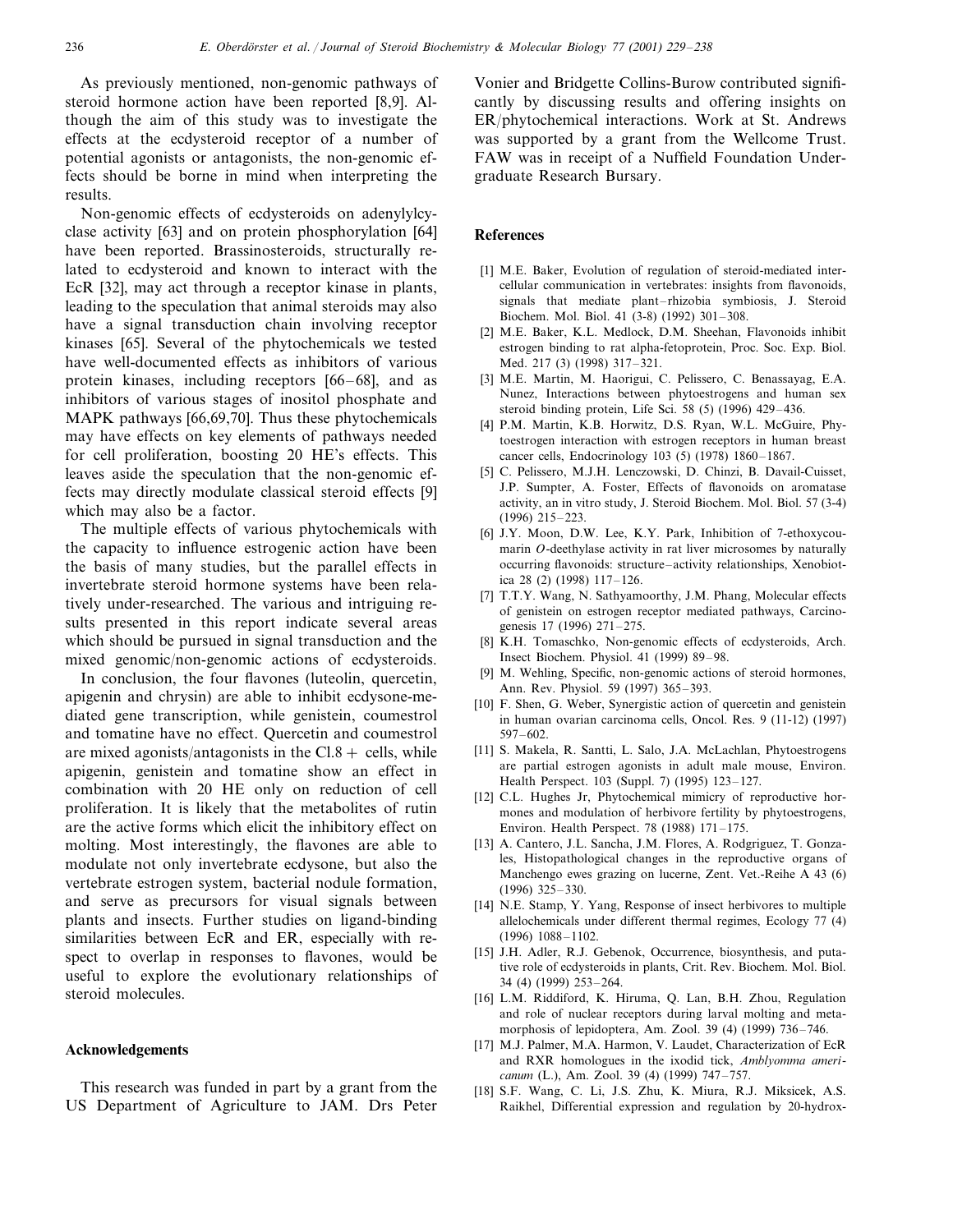yecdysone of mosquito ultraspiracle isoforms, Dev. Biol. 218 (1) (2000) 99–113.

- [19] A. Martinez, D. Scanlon, B. Gross, et al., Transcriptional activation of the cloned *Heliothis irescens* (Lepidoptera) ecdysone receptor (HvEcR) by muristerone A, Insect Biochem. Mol. Biol. 29 (10) (1999) 915–930.
- [20] Q. Lan, Z. Wu, L.M. Riddiford, Regulation of the ecdysone receptor, USP, E75 and MHR3 mRNAs by 20-hydroxyecdysone in the GV1 cell line of the tobacco hornworm *Manduca sexta*, Insect Mol. Biol. 6 (1) (1997) 3–10.
- [21] B.L. Hall, Nuclear receptors and the hormonal regulation of *Drosophila* metamorphosis, Am. Zool. 39 (4) (1999) 714–721.
- [22] G.I. Owen, A. Zelent, Origins and evolutionary diversification of the nuclear receptor superfamily, Cell Mol. Life Sci. 57 (5) (2000) 809–827.
- [23] K.D. Baker, J.T. Warren, C.S. Thummel, L.I. Gilbert, D.J. Mangelsdorf, Transcriptional activation of the *Drosophila* ecdysone receptor by insect and plant ecdysteroids, Insect Biochem. Mol. Biol. 30 (11) (2000) 1037–1043.
- [24] P. Cherbas, L. Cherbas, Molecular aspects of ecdysteroid hormone action, in: L. Gilbert, J. Tata, B. Atkinson (Eds.), Metamorphosis: Postembryonic Reprogramming of Gene Expression in Amphibian and Insect Cells, Academic Press, NewYork, 1996, pp. 175–211.
- [25] T. Yao, M.B. Forman, Z. Jlang, et al., Functional ecdysone receptor is the product of EcR and ultraspiracle genes, Nature 366 (1993) 476–479.
- [26] S.D. Sarker, P. Whiting, L. Dinan, Identification and ecdysteroid antagonist activity of three resveratrol trimers (suffruticosols A, B and C) from *Paeonia suffruticosa*, Tetrahedron 55 (1999) 513–524.
- [27] A. De Loof, R. Huybrechts, Review: insects do not have sex hormones: a myth?, Gen. Comp. Endocrinol. 111 (1998) 245-260.
- [28] G.A. LeBlanc, P.M. Campbell, P. denBesten, et al., The Endocrinology of Invertebrates, in: P. deFur, M. Crane, C. Ingersoll, L. Tattersfield (Eds.), Endocrine Disruption in Invertebrates: Endocrinology, Testing and Assessment, SETAC Press, Pensacola, FL, 1999, pp. 23–106.
- [29] M. Spindler-Barth, S. Quack, P. Rauch, K.D. Spindler, Biological effects of muristerone A and turkesterone on the epithelial cell line from *Chironomus tentans* (Diptera: Chironomidae) and correlation with binding affinity to the ecdysteroid receptor, Eur. J. Entomol. 94 (2) (1997) 161–166.
- [30] K. Keckeis, S.D. Sarker, L. Dinan, Resveratrol-type oligostilbenes from Iris clarkei antagonize 20-hydroxyecdysone action in the *Drosophila melanogaster* B-II cell line, Cell. Mol. Life Sci. 57 (2) (2000) 333–336.
- [31] L. Dinan, P. Whiting, J.P. Girault, et al., Cucurbitacins are insect steroid hormone agonists acting at the ecdysteroid receptor, Biochem. J. 327 (1997) 643–650.
- [32] K.D. Spindler, M. Spindler-Barth, A. Turberg, G. Adam, Action of brassinosteroids on the epithelial cell line from *Chironomus tentans*, Z. Nat. (c) 47 (1992) 280–284.
- [33] D.C. Hildebrand, A. Caesar, The widespread occurrence of rutin glycosidase in fluorescent phtyopathogenic pseudomonads, Lett. Appl. Microbiol. 8 (1989) 117–119.
- [34] M. Hendson, D.C. Hildebrand, M.N. Schroth, Distribution among pseudomonas of sequences homologous to the rutin glycosidase and beta-glycosidase genes of *Pseudomonas iridiflaa*, Phytopathology 82 (10) (1992) 1230–1233.
- [35] B. Havsteen, Flavanoids, a class of natural products of high pharmacological potency, Biochem. Pharmacol. 32 (7) (1983) 1141–1148.
- [36] R.J. Miksicek, Commonly occurring plant favanoids have estrogenic activity, Mol. Pharmacol. 44 (1993) 37–43.
- [37] B.M. Collins, J.A. McLachlan, S.F. Arnold, The estrogenic and antiestrogenic activities of phytochemicals with the human estrogen receptor expressed in yeast, Steroids 62 (4) (1997) 365–372.
- [38] M.J. Mitchell, D.P. Keogh, J.R. Crooks, S.L. Smith, Effects of plant flavonoids and other allelochemicals on insect cytochrome P450 dependent steroid hydroxylase activity, Insect Biochem. Mol. Biol. 23 (1) (1993) 65–71.
- [39] I.B. Tsyrlov, V.M. Mikhailenko, H.V. Gelboin, Isozyme- and species-specific susceptibility of cDNA-expressed CYP1A P450s to different flavonoids, Biochim. Biophys. Acta 1205 (1994) 325–335.
- [40] A.M. LeBon, M.H. Siess, M. Suschetet, Inhibition of microsome-mediated binding of benzo[a]pyrene to DNA by flavonoids either in vitro or after dietary administration to rats, Chem. Biol. Interact. 83 (1992) 65–71.
- [41] J.T. Kellis Jr, L.E. Vickery, Inhibition of human estrogen synthetase (aromatase) by flavones, Science 225 (1984) 1032–1034.
- [42] B.C. Campbell, S.S. Duffey, Alleviation of a-tomatine-induced toxicity to the parasitoid, *Hyposoter exiguae*, by phytosterols in the diet of the host, *Heliothis zea*, J. Chem. Ecol. 7 (6) (1981) 927–946.
- [43] F.V. So, N. Guthrie, A.F. Chambers, K.K. Carroll, Inhibition of proliferation of estrogen receptor-positive MCF-7 human breast cancer cells by flavonoids in the presence and absence of excess estrogen, Cancer Lett. 112 (1997) 127–133.
- [44] R.J. Miksicek, Interaction of naturally occurring nonsteroidal estrogens with expressed recombinant human estrogen receptor, Steroid Biochem. Mol. Biol. 49 (2/3) (1994) 153–160.
- [45] D.A. Shutt, R.I. Cox, Steroid and phyto-estrogen binding to sheep uterine receptors in vitro, J. Endocrinol. 52 (1972) 299– 310.
- [46] E. Oberdörster, F.A. Wilmot, D.M. Cottam, M.J. Milner, J.A. McLachlan, Interaction of PAHs and PCBs with ecdysone-dependent gene expression and cell proliferation, Toxicol. Appl. Pharmacol. 160 (1) (1999) 101–108.
- [47] D.F. Cullen, M.J. Milner, Parameters of growth in primary cultures and cell lines established from *Drosophila* imaginal discs, Tissue Cell 23 (1) (1991) 29–39.
- [48] D.J. Peel, M.J. Milner, The response of *Drosophila* imaginal disc cell lines to ecdysteroids, Roux's Arch. Dev. Biol. 202 (1992)  $23 - 35$ .
- [49] D.M. Cottam, M.J. Milner, The effects of several ecdysteroids and ecdysteroid agonists on two *Drosophila* imaginal disc cell lines, Cell. Mol. Life Sci. 53 (7) (1997) 600–603.
- [50] R.Q. Lu, G. Serrero, Resveratrol, a natural product derived from grape, exhibits antiestrogenic activity and inhibits the growth of human breast cancer cells, J. Cell. Physiol. 179 (3) (1999) 297–304.
- [51] K.W. Gaido, L.S. Leonard, S.C. Maness, et al., Differential interaction of the methoxychlor metabolite 2,2-bis-(*p*-hydroxyphenyl)-1,1,1-trichlor with estrogen receptors alpha and beta, Endocrinology 140 (12) (1999) 5746–5753.
- [52] T.J. Schrader, G.M. Cooke, Examination of selected food additives and organochlorine food contaminants for androgenic activity in vitro, Toxicol. Sci. 53 (2) (2000) 278–288.
- [53] P. Miodini, L. Fioravanti, G. Di Fronzo, V. Cappelletti, The two phyto-oestrogens genistein and quercetin exert different effects on oestrogen receptor function, Br. J. Cancer 80 (8) (1999) 1150–1155.
- [54] J.C. Le Bail, Y. Champavier, A.J. Chulia, G. Habrioux, Effects of phytoestrogens on aromatase, 3 beta and 17 beta-hydroxysteroid dehydrogenase activities and human breast cancer cells, Life Sci. 66 (14) (2000) 1281–1291.
- [55] B.S. Katzenellenbogen, Mechanisms of action and cross-talk between estrogen receptor and progesterone receptor pathways, J. Soc. Gynecol. Invest. 7 (1) (2000) S33–S37.